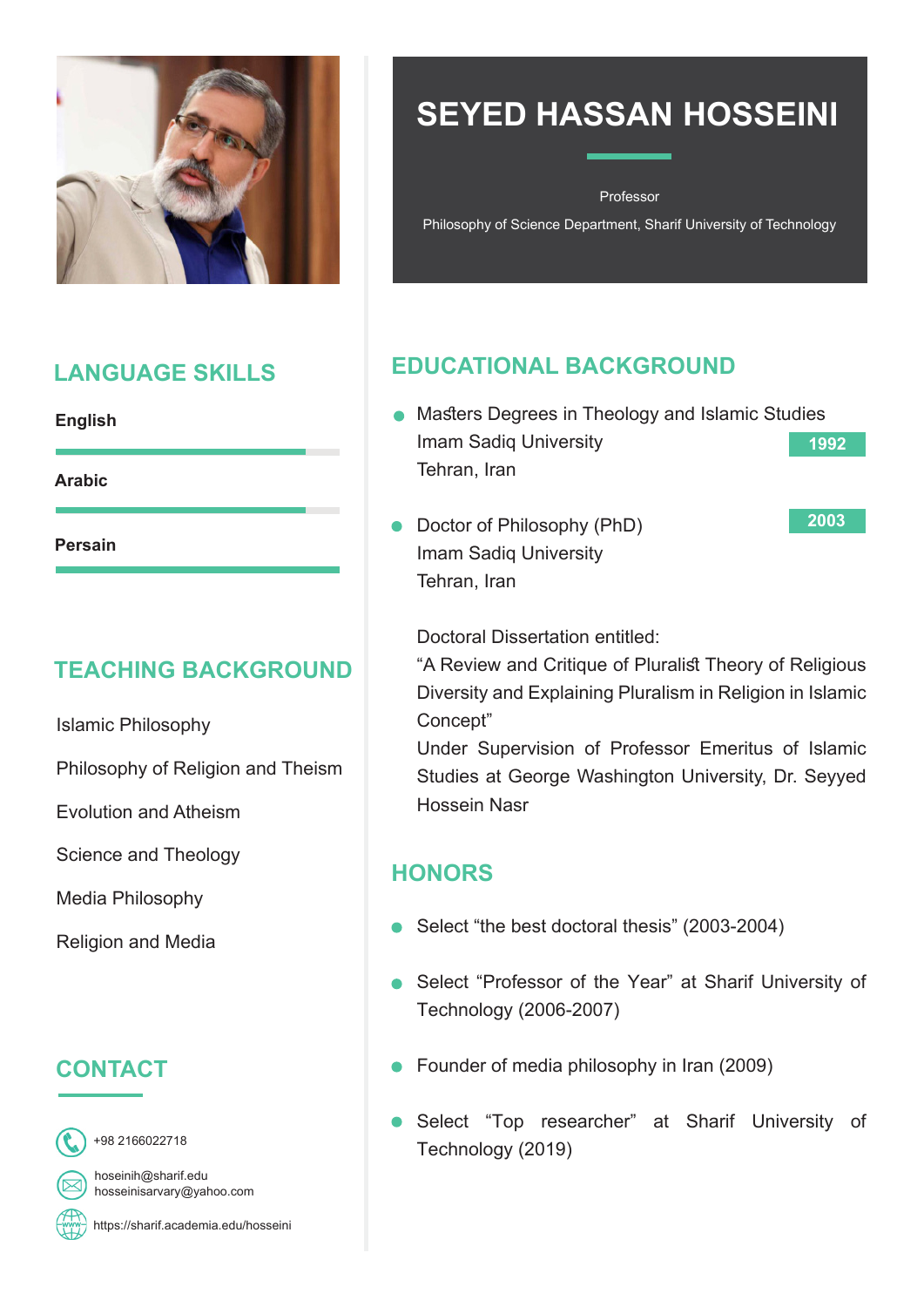#### **PUBLICATIONS, BOOKS AND CHAPTERS**

What is Neothomism? [To be published...]

Mental health in Islam [To be published by Islamic Culture Publications]

Theology and Darwin>s Theory of Evolution [To be published by Amir Kabir Publications]

Wherever Reason Takes US; From Antony Flew's Atheism to Flew's Theism [Institute for Humanities and Cultural Studies Publications, 2011, Second Edition, [2016

Half a Century Faith and Jihad, (A Memoir of Late Dr. Hosseini by Dr. Seyyed Hassan Hosseini [Institute for Humanities and Cultural Studies Publications, 2016]

Unique Religion [Mehr Newsha Publications, 2014]

"Ibn Sina and Sadra on Seddigin Argument for Existence of God", in Ibn Sina and Mulla Sadra Shirazi, edited by Mokdad Arfa Mensia, The Tunisian Academy of Sciences, Letters, and Arts, 2013.

Religious Pluralism or Pluralism in Religion [Soroush Publications, 2003]. Second Edition 2013

A Collection of Media Studies: Volume1: Media Philosophy, Volume 2: Religion and Media, Volume 3: Media sociology, Volume 4: History and Media: Collaboratively Written: Supervisor and Senior Content Editor. Dr. Seyved Hassan Hosseini Ilnstitute for Humanities and Cultural Studies Publications, 2012]

Philosophical Foundationalism in Compatibility and Compatibility of Relation between Religion and Media), 1st Chapter, A Media Studies Collection, Philosophy of Media, Dr. Seyyed Hassan Hosseini and co-authors, [Institute for Humanities and Cultural Studies Publications, 20121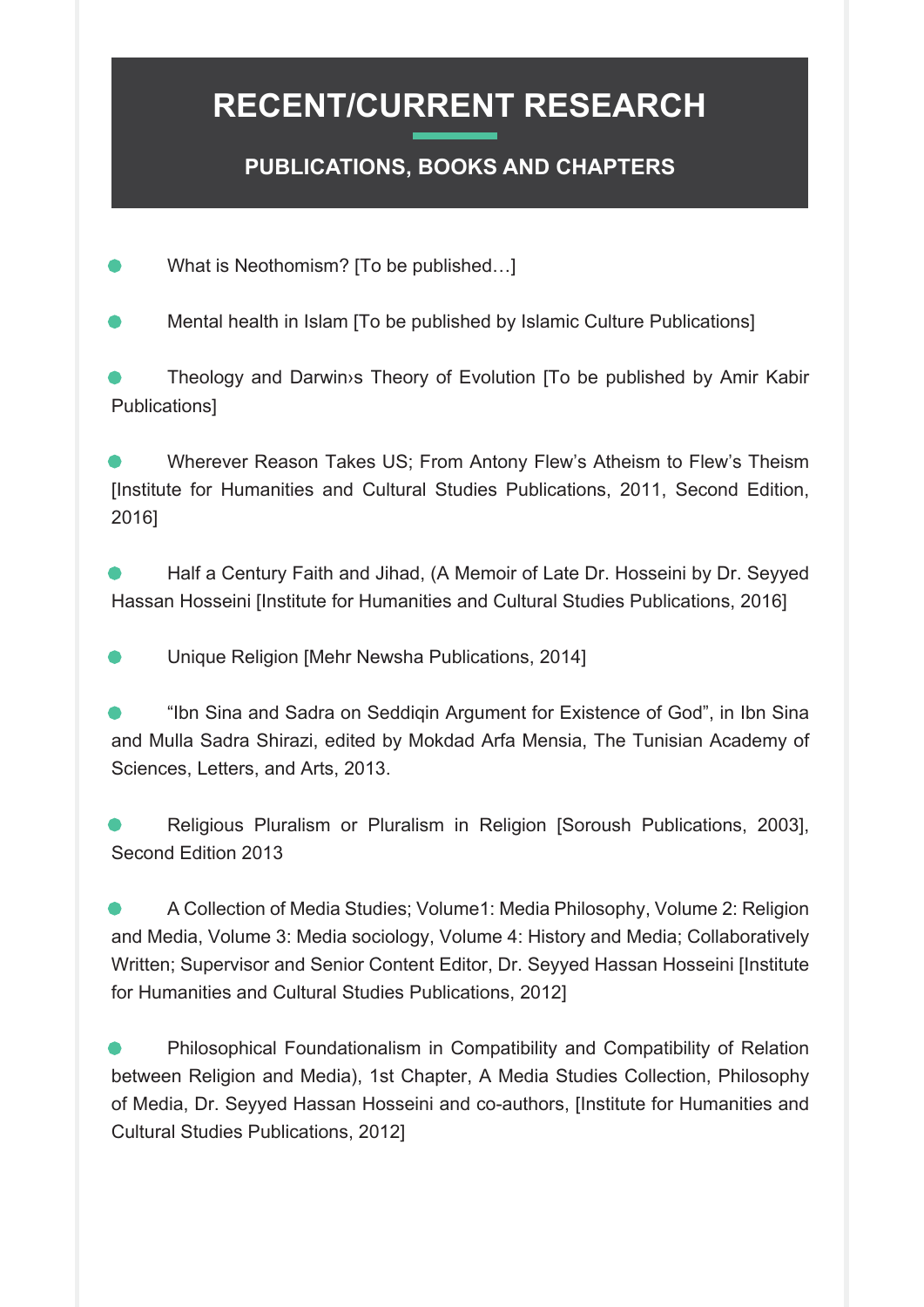#### **PUBLICATIONS, BOOKS AND CHAPTERS**

Media; a Technological Phenomenon, a Review of the Three Theories of Media Technology, by Meysam Omid Ali and Dr. Seyyed Hassan Hosseini, 1st volume of Media Studies Collection, Philosophy of Media, by Dr. Seyyed Hassan Hosseini and co-authors, [Institute for Humanities and Cultural Studies Publications, 2012]

Aesthetics and the Philosophy of Media (Author, Supervisor and Senior Content Editor, Dr. Seyyed Hassan Hosseini) [Mehr Newsha Publications, 2009]

«Islam and Transcendent Uniqueness, Philosophy of Human life and Religions», in Reform and Resistance in the Quest for Peace, Asian Muslim Action Network (AMAN), Bangkok, Thailand, 2008.

Hekmat Motahar (Conference Proceedings of Hekmat-e Motahar, Tehran, 3 Volumes, 2004), IRIB Faculty Publications, 2007

Eternal Knowledge (3 Volumes), (Collection of Papers and Translation of Dr. Seyyed Hossein Nasr's Biography), [Mehr Newsha Publications, 2007]

"Religion and Media," Religious Media or Media-Based Religion," Theoretical Studies, Religion and Media, by Javadi and Abdollahian, [Radio Research Studies Office, 2007]

«Religious Pluralism and Global Theology» in M. Abdul Sabur and Lisa Seheak (eds). New Visions for Peace, Asian Muslim Action Network (AMAN), Bangkok. 2006.

A Chapter of "The Measure of Wisdom," (Collection of Speeches and Papers delivered at Mizan-e Hekmat National Conference), [Soroush Publications, 2003]

Everlasting Wisdom, (Collection of Papers by Dr. Seyyed Hossein Nasr), [Soroush Publications, 2003]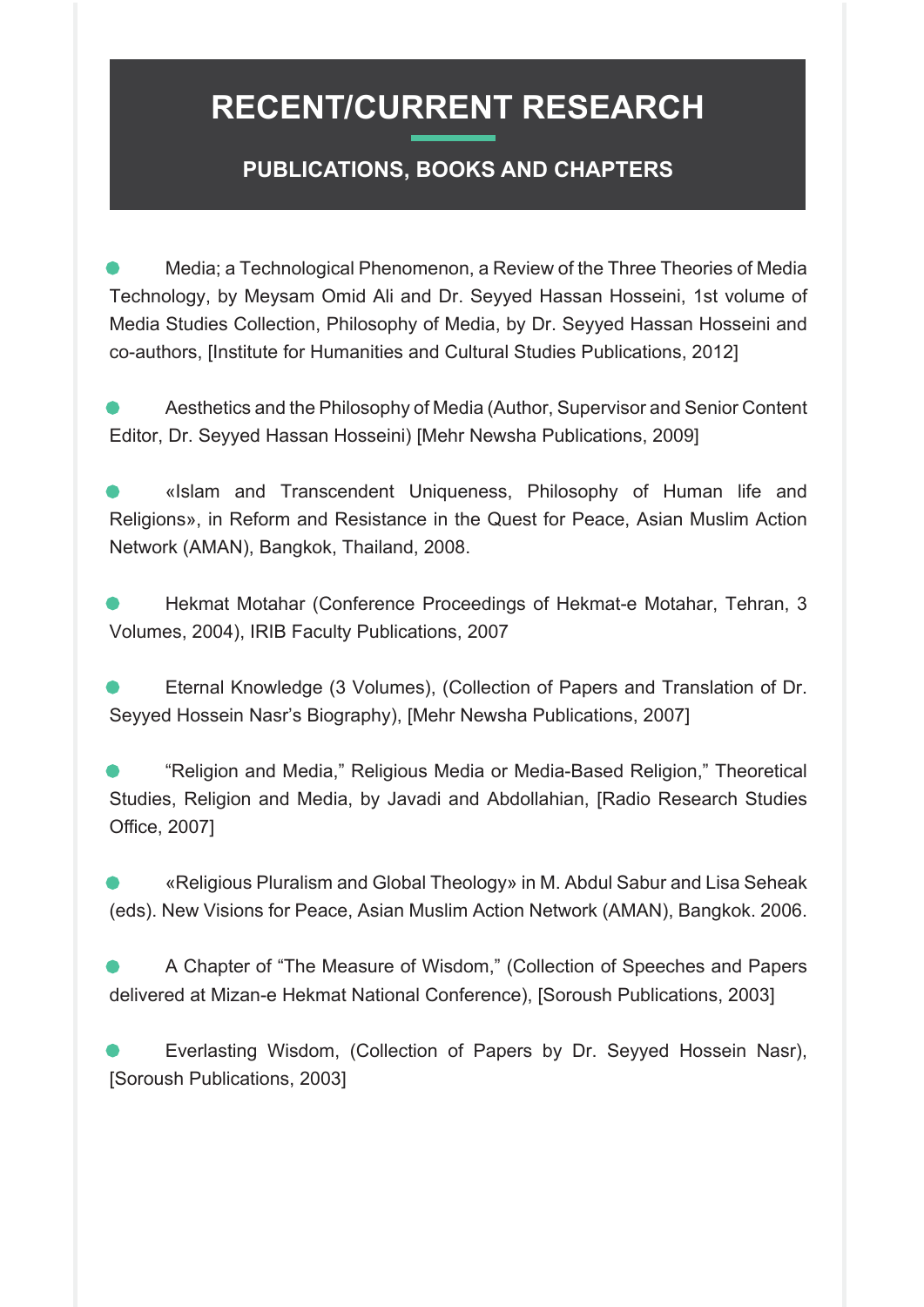#### **ARTICLES, PAPERS**

1. "A neurological analysis of new social media injurie", Somaye Rasouli & Seyed Hassan Hosseini, Media and Culture, Institute for Humanities and Cultural Studies (IHCS), Autumn and Winter 2021-2022, 115-139.

2. "The aesthetics of Instagram Exploring the aesthetics of visual and semantic aspects of Instagram", Fateme Masdari & Seyed Hassan Hosseini, Journal of Cyberspace Studies, Januray 2021.

3. The extent of Influence of Religion on Science and Meaningfulness of Religious Science based on Ayatollah Khamenei's Views, Seyed Hassan Hosseini and Mohammad Namazi) Transecndentb Philosophy, December, 2017

4. A Comparison of Strategies to Achieve Islamic Sciences Based on Seyyed Hossein Nasr' and Mohammad Mehdi Bagheri's Views," (By Mohammad Namazi and Seyyed Hassan Hosseini), [Quarterly Journal of Research on Humanities Methodology, approved for publication in 2017, to be published]

5. "Media Modern Nature," (by Fatemeh Masdari and Seyyed Hassan Hosseini,) I Journal of Science and Research on Media and Culture, approved for publication in 2017, to be published l

6. "Natural Entity and Technological Artifacts," (Co-authors: Haleh Asgari Nia, Moslem Solhi Rad, Saeideh Babaei, Mohammad Namazi and Seyyed Hassan Hosseini), Philosophy of Science, [Institute for Humanities and Cultural Studies Publications, 7th Year, No. 1, Spring and Summer, 20171

7. The Essence of Media, the Nature of Religion, Compatibility or Incompatibility", The International Journal of Humanities, (To be published in 2017)

8. "Seyyed Hossein Nasr; the Fourth Teacher," Wisdom and Knowledge Information [Publications], No. 130, 2016

**9.** "A critique and Review of the Book. Philosophy of Communications." [Quarterly of Book Review, Notice and Communications, 3rd Year, No. 9, Pages 101, 111, Spring, [2016

10. "Theism and Darwinian Evolution", by Seyed Hassan Hossseini and Sina Azizi, Transcendent Philosophy, 2016, Journal Volume 17 – Number 28 December 2016

11. "Getting Rid of Technological Environment Dominating Andrew Feinberg's Critical Technology Theory," (Khashayar Boroumand, Seyyed Hassan Hosseini,) Wisdom and Philosophy Science and Research Quarterly, 11th Year, No. 1, Spring 2015

12. "Faith in God and Darwinism Evolution from Allame Tabatabaei Perspective; Absolute Inconsistency." [Science and Research Magazine of Religious Research, No. 31, Pages 5, 17, Fall and Winter, 2015]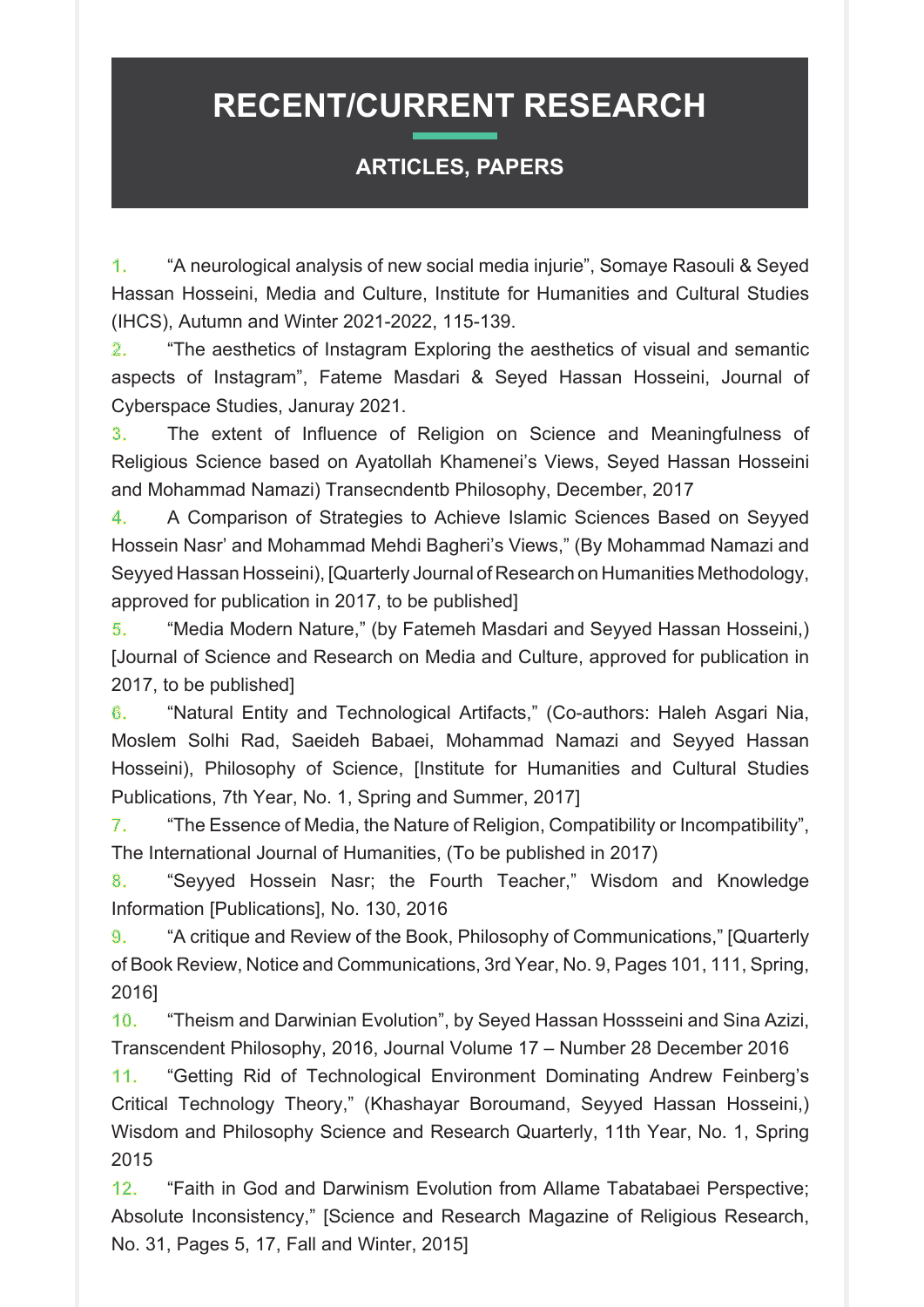#### **ARTICLES, PAPERS**

13. "Issue of Initiating, Presenting and Reviewing Sadr al-Mutahalalin and Allama Tabatabai's Perspectives on the Temporality of the World," Ontological Studies, 4th Year, No. 7, Pages 123,137, Spring and Summer 2015

14. "A Critique and Review on Modern Science Challenges from Dr. Seyyed Hossein Nasr's Perspective," (Rashid Ghanei, Seyyed Hassan Hosseini), " [Science and Research Magazine of Philosophy of Science, 5th Yea, 2015)

15. "Knowledge from Avicenna's Perspective," Ayeneh Ma'refat (Mirror of Knowledge) Quarterly Journal, HamidReza Khademi and Seyyed Hassan Hosseini), Shahid Beheshti University Magazine, No. 38, Spring 2014

16. From Inconsistency to Consistency of Theism and Darwinian Evolution: A Critical Approach to Four Perspectives, Imam Sadeq University, Philosophy of Religion Journal, No. 25, Pages 71-89, Fall and Winter 2014

17. "Review of Heidegger's Perspective in Confrontation with Technology" (Khashayar Boroumand and Seyyed Hassan Hosseini), Fundamental Westology, No. 9. Pages 1-22, Spring and Summer 2014

18. "Scientific Analysis of Wesley Salmon's Viewpoint," Khadijeh Beigzadeh and Seyyed Hassan Hosseini, Quarterly of Philosophy of Science, No. 1, 4th Year, Spring and Summer 2014

19. "Relationship between Science and Religion," Knowledge and Wisdom Information, No. 94, 2013

10. "A Comparative Study of Seyyed Hassan Nasr and Paul Feyerabend Viewpoints on Idealistic Scientific Society," (Zahra Zargar, Seyyed Hassan Hosseini and Mostafa Tagavi,) Methodology of Humanities Quarterly, 18th Year, No. 72, Fall 2012

21. "Irreducible Complications, the Teleological Arguments and Darwinism Evolution, Theism or Atheism," Science and Religion Research Studies, No. 5, 2012

22. "A critical Review of Major Theories of Media Technology." (Meysam Omid Ali. Seyyed Hassan Hosseini), Interdisciplinary Studies on Media and Culture, 2nd Year, No. 2, 2012

23. "A Review and Critique of Four Epistemological Bases of John Hick's Theory of Pluralism, Kant is Epistemology Pattern, Wittgenstein's Theory of Perception, Schleiermacher Principle of Religious Experience and Gadamers Hermeneutic Philosophy." No. 63, 17th Year, Spring 2012

24. "Beginning of Nature in Craig is Ideas through Introduction and Study of One of His Priori Arguments and an Experimental Approval ," (Seyyed Hossein Hosseini, Roozbeh Zare), 2 Quarterlies of Philosophy of Science, 1st Year, No. 2. Fall and **Winter 2011)**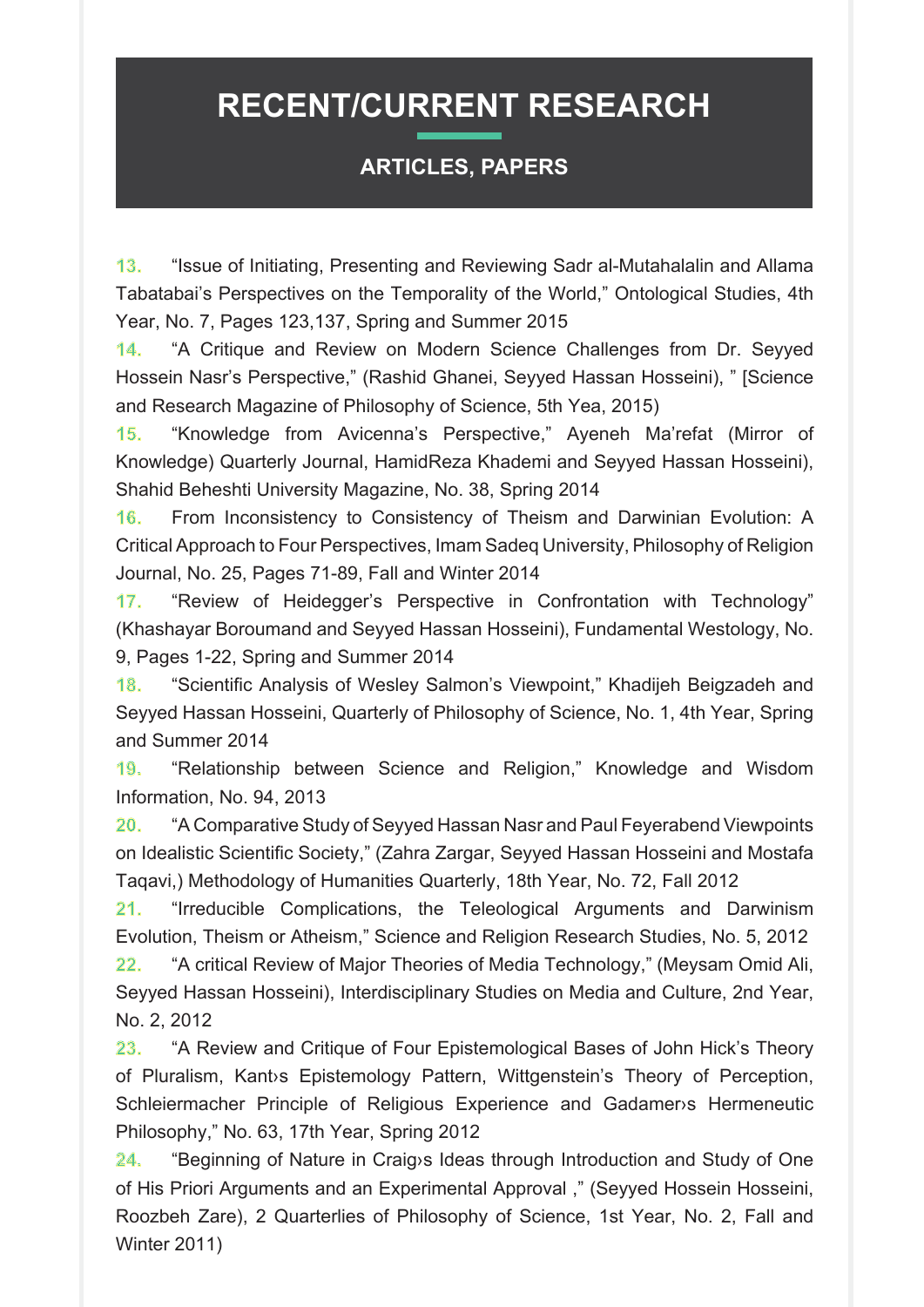#### **ARTICLES, PAPERS**

25. "What is Media Philosophy?" Magazine of Interdisciplinary Studies in Media and Culture, 1st Year, No. 1, Pages 123-150, 2011

26. "Darwinism Evolution and Atheism," Qabasat Quarterly Journal on the Study of Religion, 16th Year, No. 59, Fall 2011

27. A Comparative Study on the Degree of Dependence of Clarke is and Sadra is Arguments for the Existence of God on the Principle of Sufficient Reason, Hekmat va falsafeh, 2010. Vol.6, No.4,, 53-68 January 2011

29. "Religious and Pluralistic Religion: John Hick is Epistemological Foundation of Religious Pluralism and an Explanation of Islamic Epistemology toward Diversity of Unique Religion», The Pluralist, Vol. 5. No. 1. Spring. 2010

30. "Religious Media or Media Religion," Knowledge and Wisdom Information, No. 31, Pages 12-16, Fall 2008

50. «Religion and Media, Religion Media or Media or Media Religion", Journal of Media and Religion, 7: 56-69, 2008

31. "Media Philosophy, Incentives and Necessities," Radio and Television Quarterly, 3rd Year, Spring 2007

**32.** "Need for a Knowledge," Religion and Communications Letter, No. 5, Imam Sadiq University, 2006

**33.** "Comparative Study of the Basics of Epistemology of Philosophy of Language (Frege and Russell's Viewpoints) and Existential Philosophy (Molla Sadra Ponit of View) Regarding the Significance and Predictability of Propositions (on Propositions Containing Empty Nouns)," Research Project for Sharif University of Technology, 2006

**34.** "Principles of Sacred Art from Traditionalists' Point of View with an Emphasis on Dr. Seyyed Hossein Nasr's Ideas," Radio and Television Quarterly, 3rd Year, No. 2, Spring 2006

35. "Truth for the Sake of Truth," Knowledge and Wisdom Information, No. 4, Pages 92-94, 2006

**36.** "A Review and Explanation on Epistemological Effects of Kant's Epistemology Pattern, Wittgenstein's Theory of Perception, Gadamer & Hermeneutic Philosophy and Schleiermacher Principle of Religious Experience on Hick's Pluralism Theory." Research Project for Sharif University of Technology, 2006

37. "Pluralism and Global Theology» International Journal on Theory, history and Philosophy of Culture, Vol. 32, EIDOS, 2006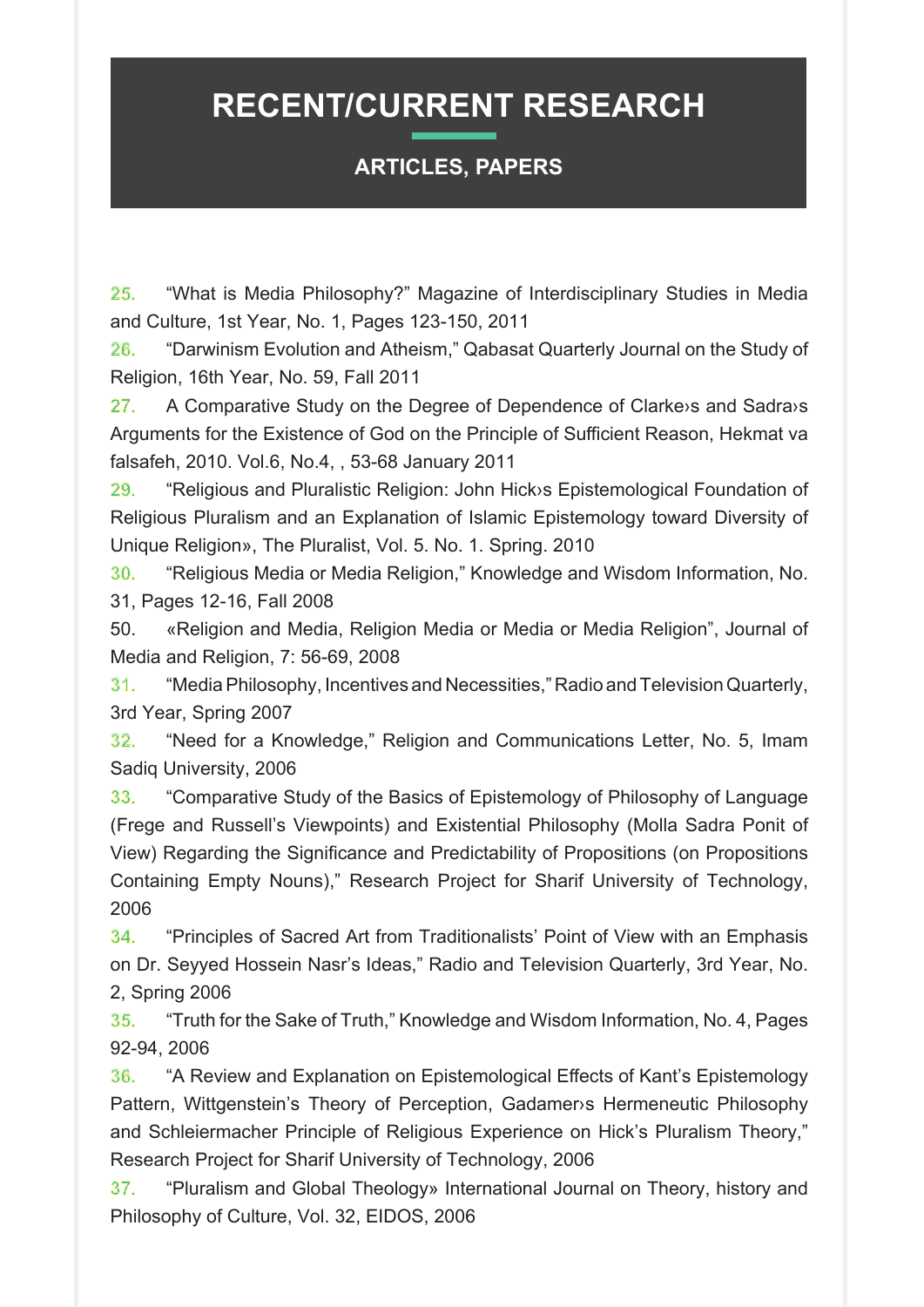#### **ARTICLES, PAPERS**

38. "A Review and Explanation on Principles of Religious Pluralism in Holy Quran with an Emphasis on Allameh Seyyed Mohammad Hossein Tabatabaei," The Measure of Wisdom (Mizan-e Hekmat), (A Collection of Papers, by Seyved Hassan Hosseini), Soroush Publications. 2006

39. "A Philosophical and Epistemological Review of Meaningfulness and Researchability of Religious Propositions." Research Project for Sharif University of Technology, 2005

40. "A Review of Concepts and Origins of Religious Pluralism Theory in Christianity and Islam." Religious Concept Magazine, No. 1, 2005

41. "A Compatible Dispute over Roots, Backgrounds and Origins of Religious Pluralism Theory in Christianity and Islam," Religious Concept Magazine, No. 10, Pages 21-40, Spring 2004

42. "A Compatibility Review on Principles of Religious Pluralism in Holy Quran from Allameh Tabatabaei' and Dr. Motahari's Points of Views." Papers and Reviews. Theology Faculty of University of Tehran Magazine, Office 74, 2003

43. "The Effects of Philosopher from Tous on Molla Sadra (with an Emphasis on the Science of Divine Excellence and Rule of the Universe," Culture, 44 and 45, 2003 44. "A Brief Discussion over Meaningfulness and the Significance and Verifiability

of Religious Language," Wisdom, Pages 104-113, 2002

45. "Meaningfulness and Verifiability of Religious Language," Qabasat Quarterly, No. 25, Winter 2002

46. John Hick, "Ineffability," Translated by Seyyed Hassan Hosseini, Culture, 2002 47. "A Discussion over Meaningfulness and Verifiability of Religious Language," Social Sciences and Humanities Magazine of Al-Zahra University, 2002

48. "A Study on the Performance of Islamic Education Groups on Satisfying the University Students, Expected Changes and Realization of Their Ideal Goals," by Seyyed Ali Akbar Hossein, Seyed Hassan Hosseini and Yahya Talebian, National Council for Scientific Research, National Research Plan, 2002

49. "A Study on Background and Origins of Theory of Religious Pluralism in Christianity and Islam," Islamic Syudies, No. 47 and 48, Pages 25-54, Spring and Summer 2000

50. "A Brief Discussion over Principles and Philosophy of Mental Health in Islam," Humanities and Social Sciences of University of Shiraz, 1999

51. "A Review on Various Aspects of Music on Three Dimensions of Jurisprudence, Psychology and Considerations of High School Students of Shiraz University in 1994-1995," Research Council of Fars province, 1997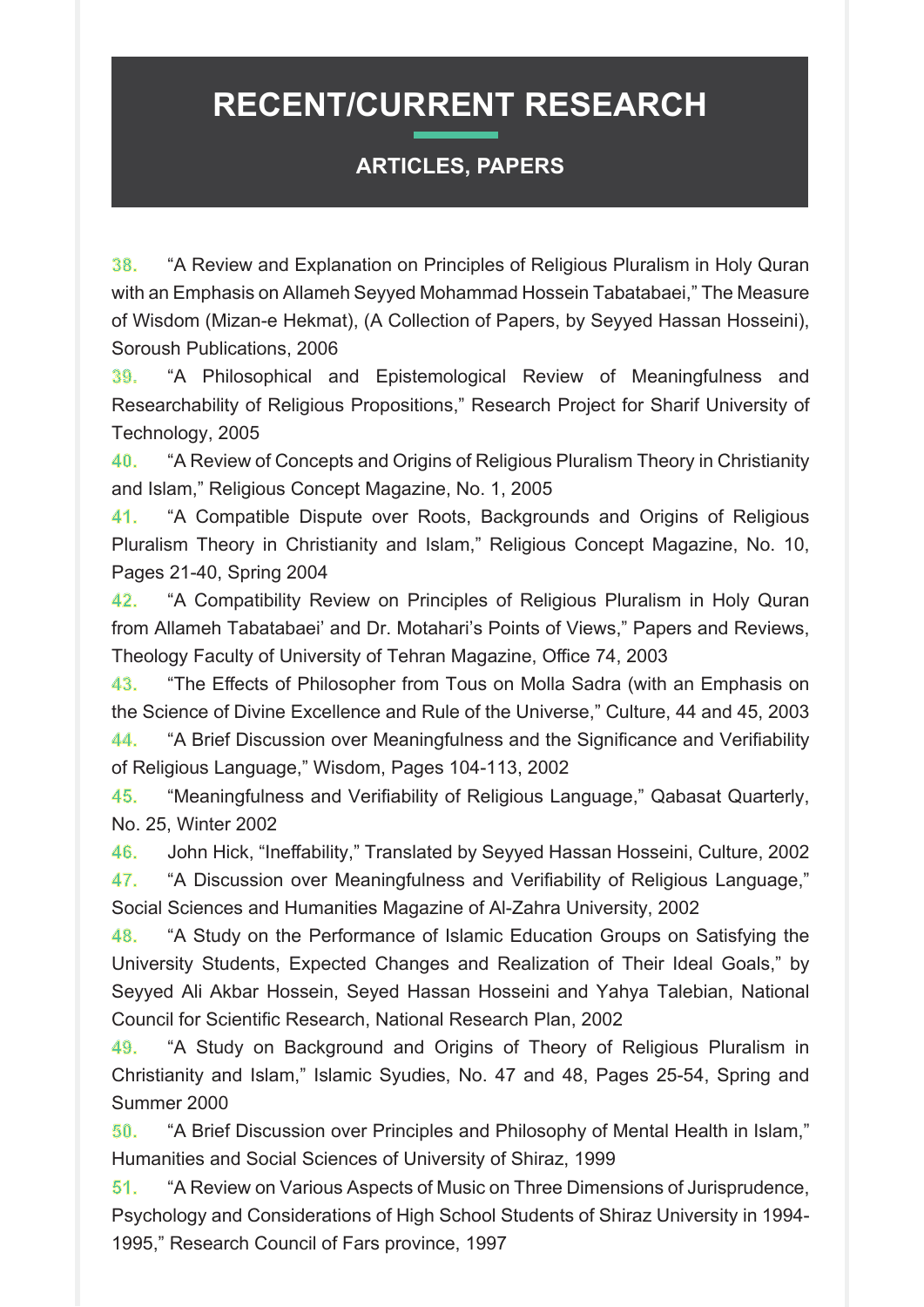#### **CONFERENCES**

1. "Nature and Temporal Origination, Two Perspectives from Islamic Philosophy, Sadra and Tabatabayi", (Seyed Hassan Hosseini, Roozbeh Zare), European Academy of Religion, Bologna, June, 18-22, 2017

2. From Incompatibility to Compatibility of Faith in God and Darwinism Evolution; A Review and Critique of Four Perspectives, Imam Sadeq University, Philosophy of Religion Journal, No. 25, Pages 71-89, Fall and Winter 2014

3. "From Inconsistency to Consistency of Theism and Darwinian Evolution," International Congress of Science and Religion. Vienna, Austria, 2015

4. **The Substantial Motion and Physical Continuity: Compatibility or Incompatibility."** (by Sayyed Hasan Hosseini and Niloofar Shahin Nia), The 5th International Conference on Contemporary Philosophy of Religion; God, Man and the Universe, Tehran, Iran, 2017

5. "Darwin<sup>s</sup> Theory of Evolution and Theism," Philosophy Department, Sharif University of Technology, 2016

6. "Incompatibility of Darwin systheory of Evolution and Theism." Iran's Association for Philosophy of Religion, Theology and Philosophy Faculty, Science and Research Department, Tehran, 2016

7. "The Foundations of Religious Pluralism in Islam, the Social Requirements." International Research Conference on Business. Economics and Social Sciences. Istanbul, Turkey, 2014

8. "Avicenna and Molla Sadra and Sedigin Argument," International Congress of Avicenna and Molla Sadra, Baitul Hikmah, Tunisia, 2013

9. "A comparative Review of Major Views of Pros and Cons of Intelligent Design (ID) Argument," International Congress on Contemporary Philosophy of Religion, Tehran, ," Iran's Association for Philosophy of Religion, 2013

10. "Professor Hosseinis Perspective on Islamic Humanities with an Emphasis on Islamic Psychology," Conference on Islamic Education, Basics, Principles and References, Tehran, Institute for Humanities and Cultural Studies, 2013

11. "A Comparative Review on Major Views of Pros and Cons of Intelligent Design (ID) Argument on God>s Existence," International Conference on Contemporary Philosophy of Religion, Iran's Association for Philosophy of Religion, 2013

12. "The Nature of Media, The Identity of Religion," The 8th Conference on Technology, Knowledge & Society, University of California, Los Angeles, US, 2012

13. "Evolution and Atheism," National Conference on Religion and Evolution, Institute for Humanities and Cultural Studies, 2012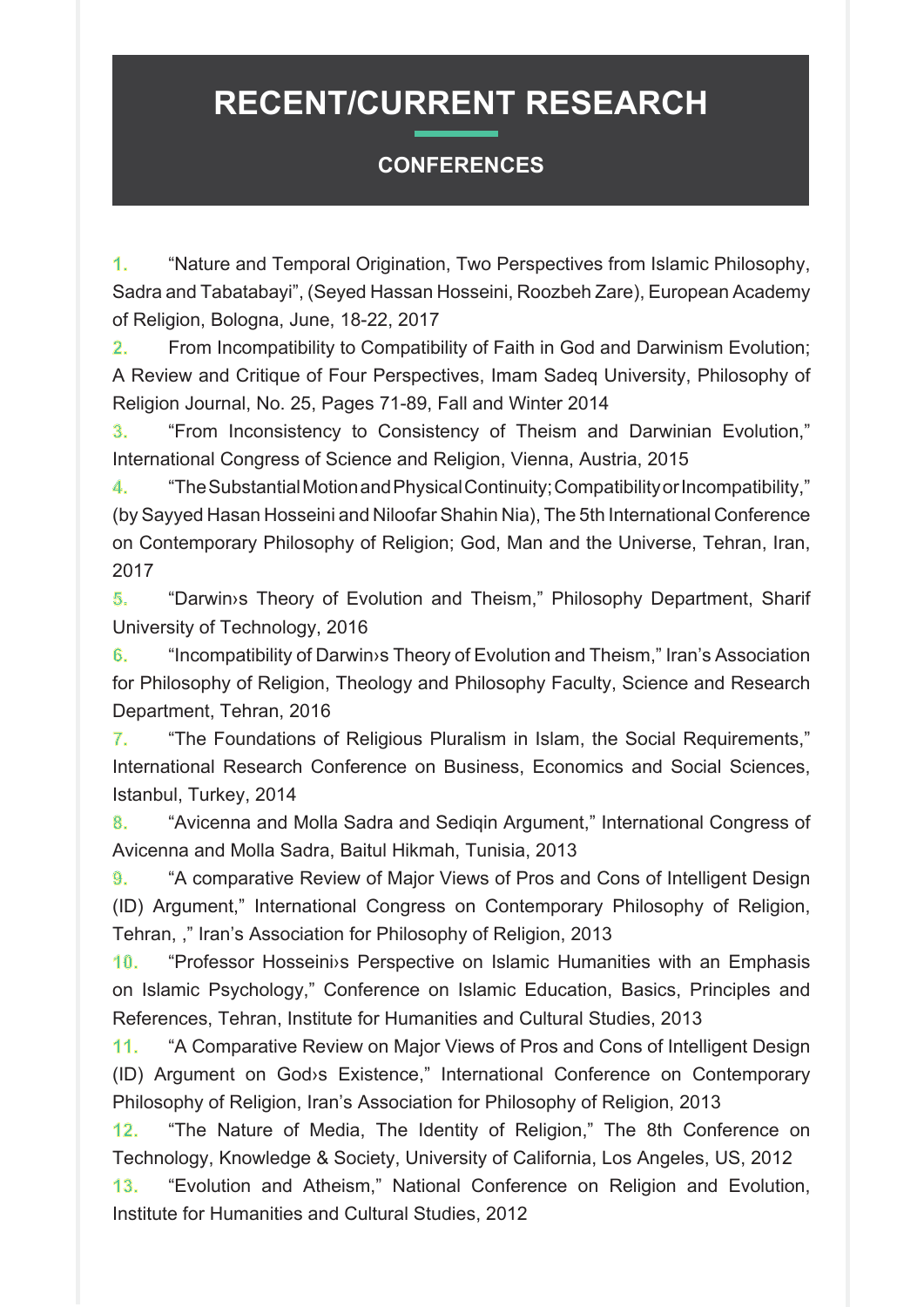#### **CONFERENCES**

14. "The Nature of Media, The Identity of Religion: Compatibility or Incompatibility," International Conference of Philosophy of Religion, Institute for Humanities and Cultural Studies, Iran, 2011

15. "Religious Pluralism and Global Theology: Unity in Diversity and Diversity in Unity," International Conference on Cultural Diversity, Global Convergence, Institute for Humanities and Cultural Studies, Iran, 2011

16. "Faith and Reality, Two Attitudes towards Diversity of Religions, Christian Faith-Based Theory vs. Islam Faith-Based Reality Theory," 1st Asian Congress on Philosophy, India, 2010

17. "Molla Sadra, Clarke and Arguments on Existence of God," Dialogue between Islam and Christianity, University of Tehran, Tehran, 2010

18. "Media and Religion, Convergence vs. Divergence; a Novel Attitude towards Theoretical Studies," International Conference on Religion and Culture, Payap University, Thailand, 2007

19. "Ethical Media, Creating Common Symbols for Inter-Cultural Communication," 2nd International Conference on Communications and Media Sciences, Eastern Mediterranean University, Northern Cyprus, 2008

20. "Islam and Lofty Existence of Human Life Philosophy and Religions," International Conference on Peace and 3rd General Assembly of Aman Organization, Jakarta, Indonesia, 2007

21. "Mankind: a Superior Being in Islam and Buddhism," International Conference on Dialogue between Muslims and Buddhists, University of Beijing, China, 2007

22. "Religions Advertisement in Iran's Radio and Television," Collection of Articles, 2nd International Conference on Media Advertisements and Religious Publications," (Edited by Ramadan Uzal Padimir), Islamic Diyanat Institute, Ankara, Turkey, 2005

23. "Religious Media or Media Religion," International Conference of Religion and Media, University of Tehran, Islamic Republic of Iran Broadcasting (IRIB), 2005

24. "Principles of Religious Pluralism in Islam," Indiana University, East Asian Studies Center, Scientific Sessions, North America, 2004

**25.** "Unity in Diversity and Diversity in Unity," The 8th International Conference on Philosophy and Culture, UNESCO and Seattle University, US, 2004

26. "Divine Art from Traditionalists' Perspective with an Emphasis on Seyyed Hossein Nasr's Point of View," Seminar, Art, Tradition and Traditionalists, Art Cultural Center and Iran's Institute for Philosophy Studies, 2004

27. "Religious Pluralism," 12th International Conference of Culture Association, Literature and Religion and Pluralistic Challenges, Uppsala University, Sweden, 2004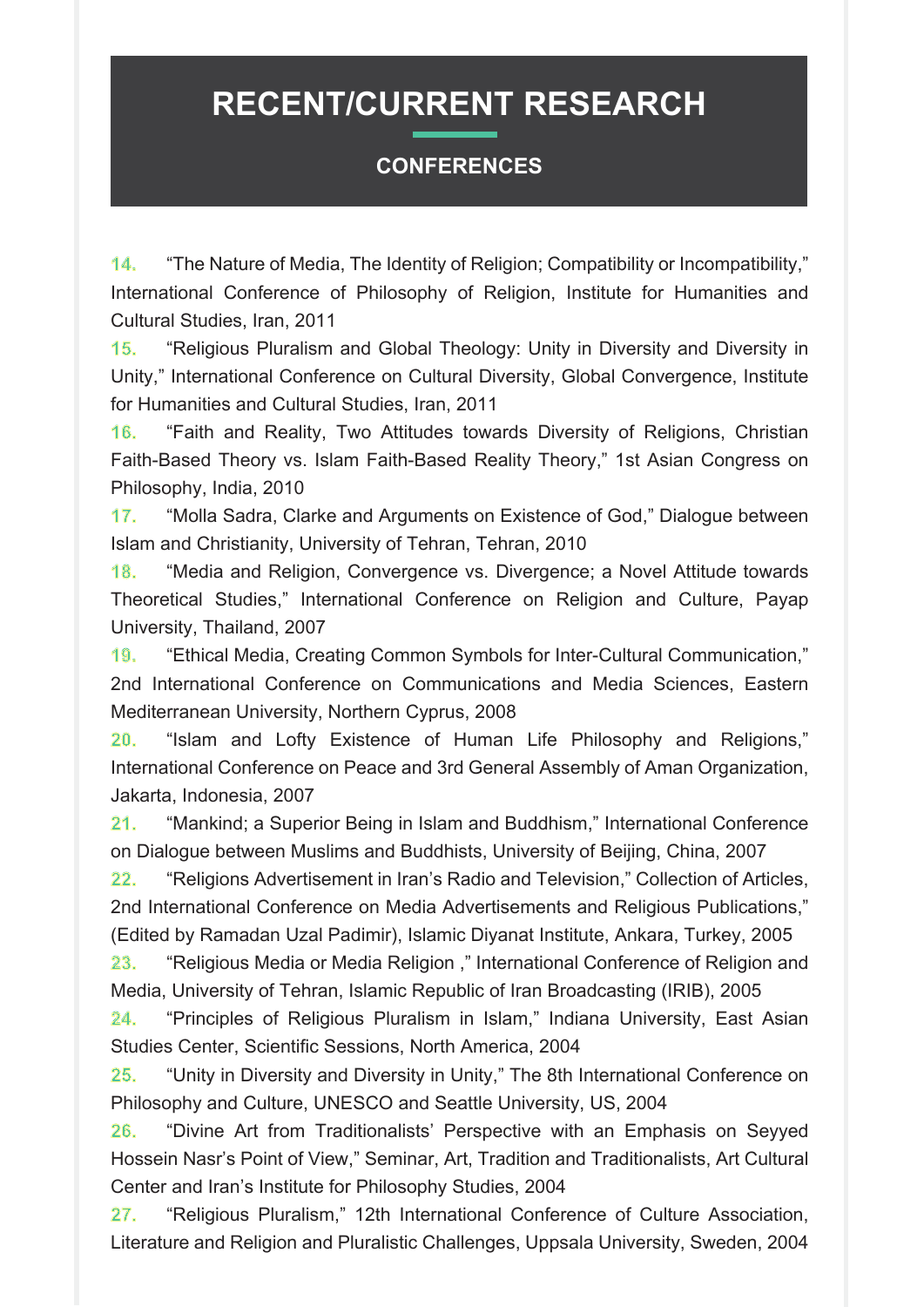#### **CONFERENCES**

28. "Religious Ads on Radio and TV; Theory and Practice," 2nd International Congress on Media Advertisements and Religious Publications, Diyanat Institute, Ankara, Turkey, 2004

29. "Impact of Khajeh Nasir ad-Din Toosi's Thoughts on Molla Sadr," 2nd International Conference of Transcendent Philosophy of Molla Sadra," Tehran, 2004 30. "Discussions over Principles of Religious Pluralism in Holy Quran with an Emphasis on Allame Tabatabaei' and Late Martyr Mroteza Motahhari's Views," International Hekmat Motahar (Spiritual Philosophy) Conference, Tehran, 2004

",<sup>31</sup> Uohn Hick's Religious Pluralism vs. Islamic Attitude toward Religious Diversity, International Conference of Religion and Globalization (Paper and Lecture.) Payap University, Thailand, 2003

32. "Global Theology and Media Diversification; a Study of Media's Role<br>Religions Identity," International Conference of Divine Meida, Finland, 2003 "Global Theology and Media Diversification; a Study of Media's Role on Inter-

33. "Religious Pluralism and Global Theology," International Conference on Globalization for Prosperity of All, St. Petersburg, Russia, 2003

34. "An Introduction into Mental Health in Islam," 1st Seminar on Psychology in Islam, Tehran, 1993

35. "Philosophy Principles of Relation between Body and Soul from Islam Point of View," 1st International Conference on Ethics in Medicine, Tehran, 1993

36. "Characteristics of Islamic Ummah from Imam Khomeini's Point of View," 1st International Conference on Islamic Thinking, Islamic Development Organization, Tehran, 1989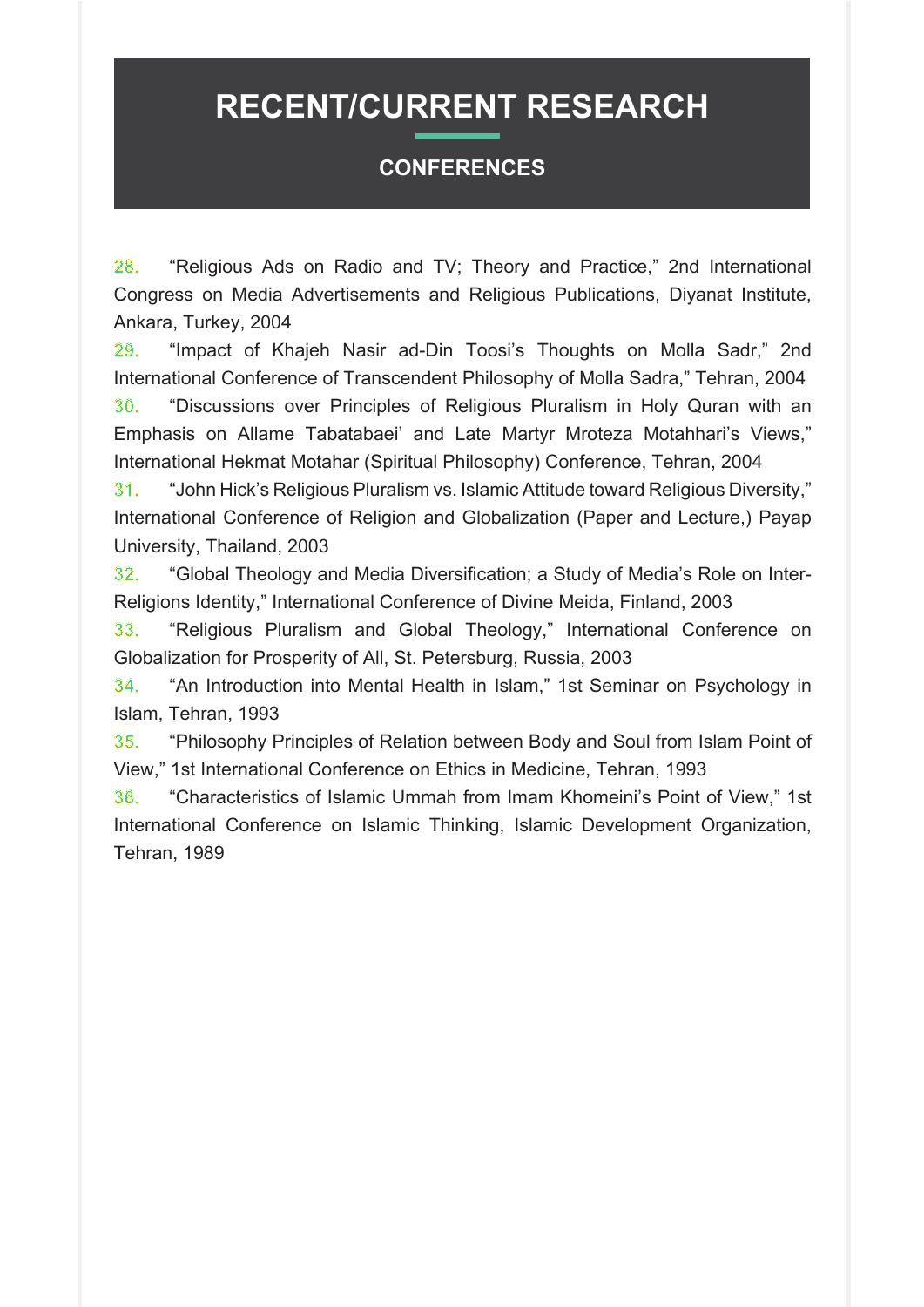### **PROFESSIONAL BACKGROUND**

**T** Sharif University of Technology, Vice President for Cultural and Social Affairs, (2016-2021)

**D** Sharif University of Technology, Philosophy of Science Graduate Committee, Member (2016- Present)

**T** Islamic Republic of Iran Broadcasting (IRIB) University, Board of Trustees, Member (2015- Present)

**I** Iran's Crescent Scientific-Applied Research Institute Affiliated with Islamic Republic of Iran's Red Crescent Society, Board of Trustees, Member (2016-Present)

**Present** (Present) Islamic Azad University, Central Audit Committee, Member (2014- Present)

**1** "Inter-Disciplinary Studies in Media and Culture," Journal of Science and Research, Editor-in- Chief, (2010-2017)

**1** "Philosophy of Science," Journal of Science and Research, Editor-in-Chief, (2010-2017)

**D** Consultant to Iran's Vice President for Science and Technology Affairs and Head of Iran's National Elites Foundation, (2014-Present)

**D** Iran>s Vice Presidency for Science and Technology, Technicians and Researchers Support Fund, Research Committee, Member (2015)

**D** Institute for Humanities and Cultural Studies, Quarterly Journal of "Science and Religion Research," Editorial Board, Member (2010-Present)

**D** Society for the Scientific Study of Religion, Quarterly Journal of Science and Religion, "Philosophy of Religion," Editorial Board, Member (2011)

**Religion 1** Imam Sadeq University, Quarterly Journal of Science and Religion, "Religion and Communications," Editorial Board, Member (2014)

**1** "Islamic Culture," Magazine, Editorial Board, Member (2012)

**Researchers Support Fund, Science and Technology Studies Working Group,** (2014-2017) Head

**Elites** Vice President for Science and Technology Affairs, Iran's National Elites Foundation, (2014)

**D** Iran's National Elites Foundation, Cultural and Elite Affairs Vice President, (2010-2014)

**T** Iran's Elites Council, Secretary, (2010-2014)

Deputy Sharif University of Technology, Department of Philosophy of Science, Deputy Head (1998-2010)

**D** Islamic Republic of Iran Broadcasting (IRIB) University, President (2005-2008) **D** Islamic Republic of Iran Broadcasting (IRIB), Nationwide Radio Network, (1998-2005) Director